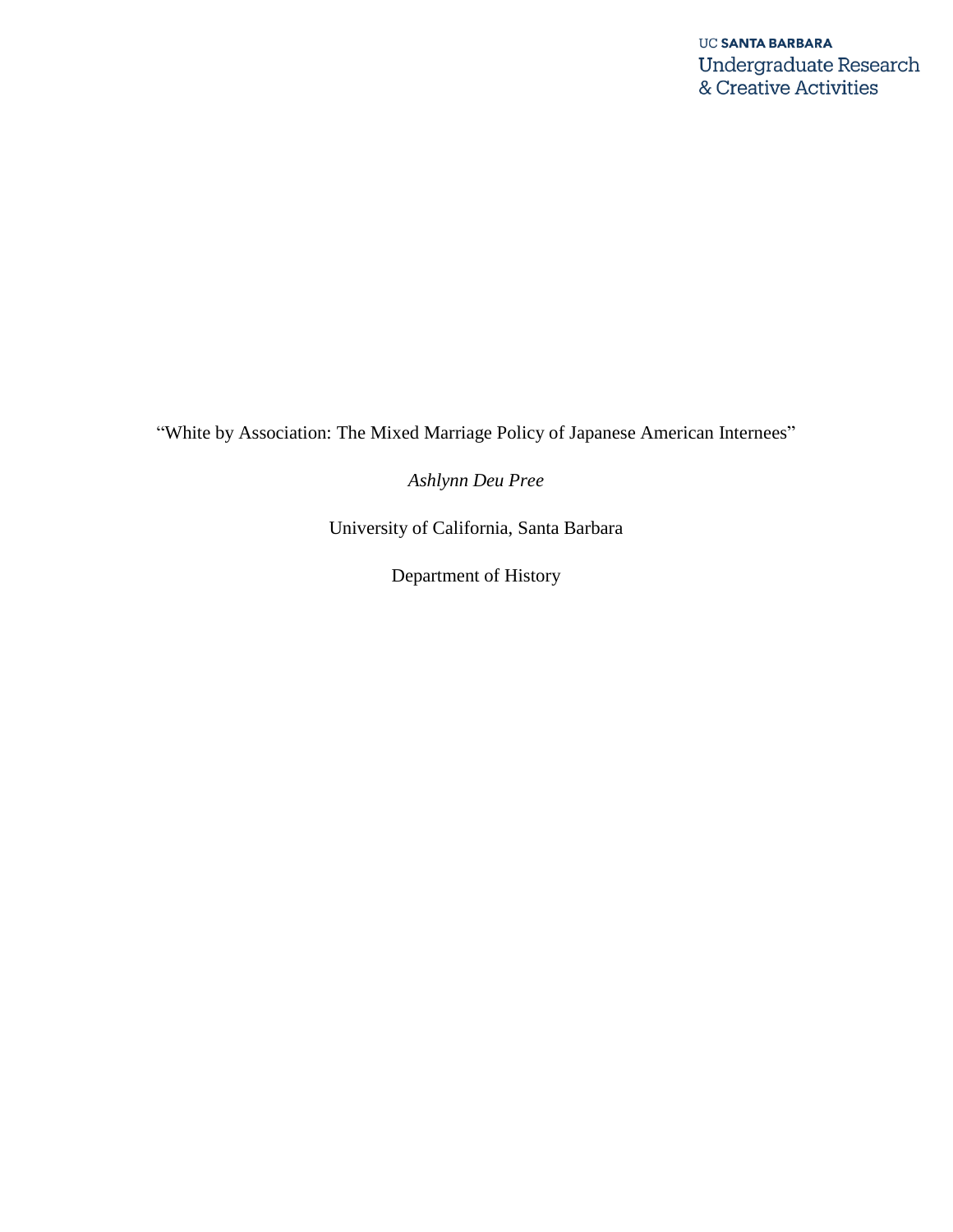#### **Abstract**

The purpose of "White by Association: The Mixed Marriage Policy of Japanese American Internees" is to describe in detail the Mixed Marriage Policy, implemented during World War II regarding the incarceration of Japanese Americans, and the reasons for its implementation. This policy allowed for specific multiracial Japanese Americans and those involved in mixed marriages with White males to exit the camps and return home to the West Coast if they could prove their lifestyles to be culturally Caucasian. This paper argues that the Mixed Marriage Policy was created in order to prevent White males from challenging the constitutionality of the Japanese American incarceration.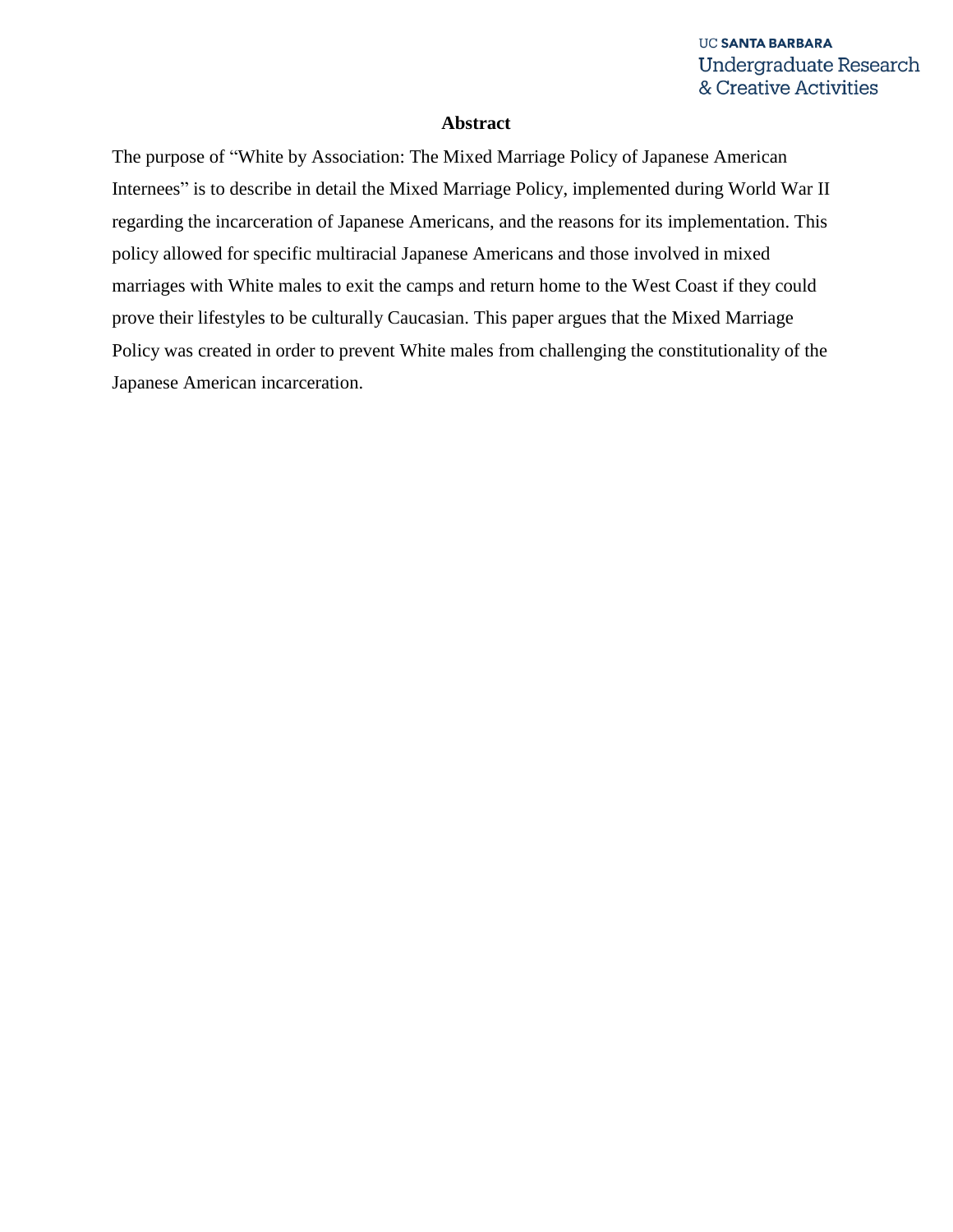#### **Introduction**

*"One obvious thought occurs to me—that every Japanese citizen or non-citizen on the Island of Oahu who meets these Japanese ships or has any connection with their officers or men should be secretly but definitely identified and his or her name placed on a special list of those who would be the first to be placed in a concentration camp in the event of trouble.' – Franklin D. Roosevelt, President of the United States, 1936.*<sup>1</sup>

The imprisonment of Japanese Americans in U.S. concentration camps during World War II violated the constitutional rights of the imprisoned American citizens and residents who were denied citizenship. The same right-violators who were responsible for this incarceration, were also the creators of the Mixed Marriage Policy, which allowed multiracial couples and individuals to return to their homes on the West Coast and avoid incarceration. I will be examining the contextual reasons why such a policy existed alongside an already established racialized imprisonment system known as the internment of Japanese Americans.

The sudden imprisonment of almost 120,000 people was no easy task for the United States, on top of the fact that some within the government's Justice Department and the FBI initially opposed the action entirely. Regardless of their opposition, most departments, members of Congress, and the American people favored "relocation" or "evacuation" – nicer words for the forced dislocation of Japanese Americans used often in government policy. However, as quickly as evacuation and incarceration began, exemptions were made almost immediately to certain Japanese Americans, allowing them to stay or return to the West Coast. This paper examines why the selectivity existed.

The Mixed Marriage Policy, first written in 1942, allowed for the release of Japanese Americans who fit the specific criterion of being multiracial or married to a non-Japanese, U.S. citizen. This policy, while gendered and racist, allowed certain ethnically full-blooded Japanese individuals to return to the West Coast within a couple of months after the release of Executive Order of 9066 which allowed for the ban of all Japanese Americans from this area. However, if the goal of the government was to protect national security from all Japanese descent individuals, then the creation of the Mixed Marriage Policy comes off as contradictory and bizarre.

 $\overline{\phantom{a}}$ 

<sup>1</sup> Robinson, Greg. "FDR Hawaii Memo," *Densho Encyclopedia*, last modified October 10, 2016, [https://encyclopedia.densho.org/FDR%20Hawaii%20Memo/.](https://encyclopedia.densho.org/FDR%20Hawaii%20Memo/)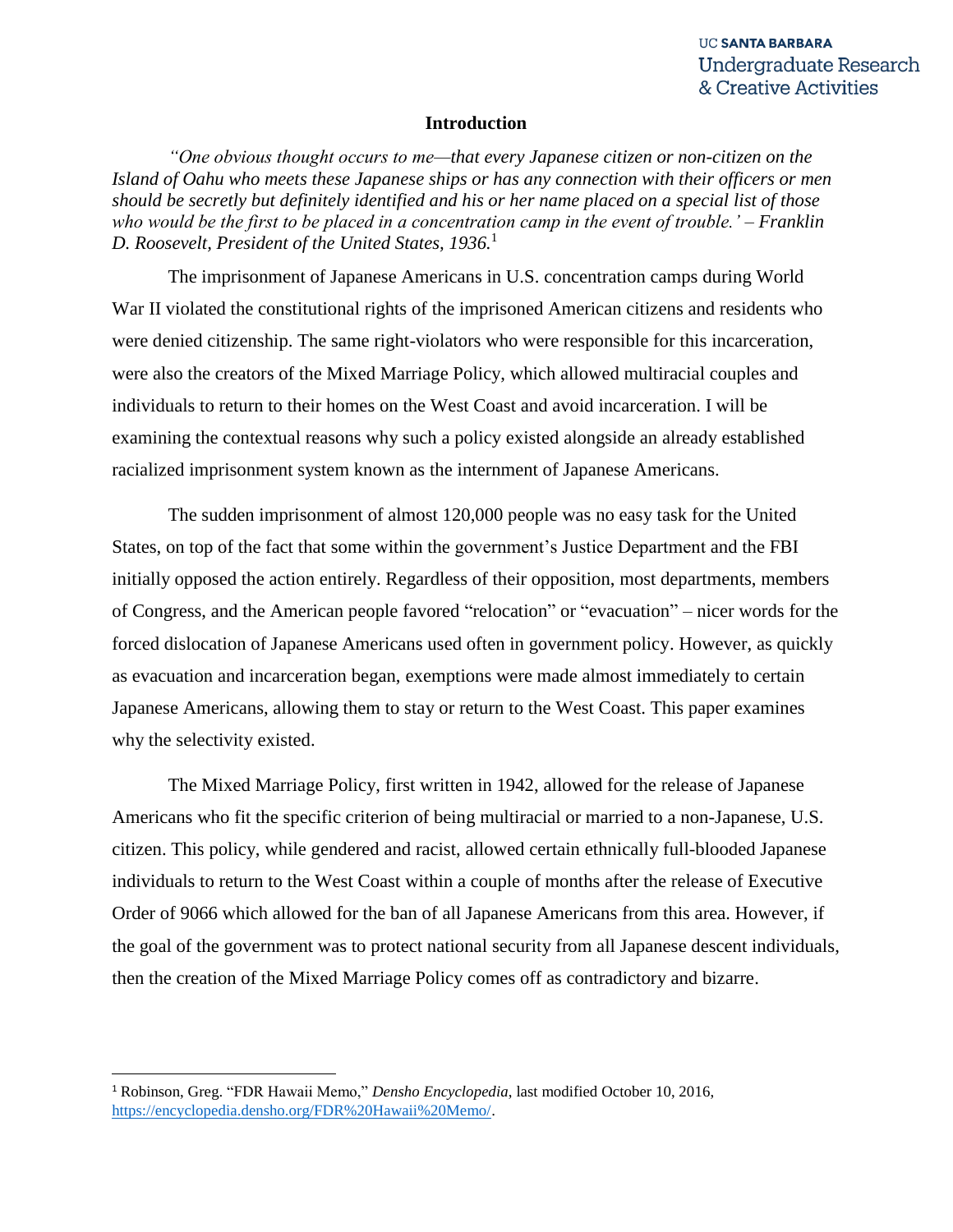A fabricated justification for incarcerating Japanese Americans beyond just the national safety of the United States was the War Department's claim to protect Japanese Americans from potential racism by White Americans and to assimilate Japanese Americans to White American culture. This claim became a useful tool as the threat of sabotage and internal conflict became more noticeably improbable. The government agencies in charge of incarceration were attempting to balance the constant public push for Japanese expulsion and the illegal removal of the constitutional rights of Japanese Americans. Finding social justification and a way to circumvent the Constitution became the government's priority in continuing the massive and invasive operation of incarceration based on race.

This paper concludes that the reasoning behind the almost immediate creation and utilization of a policy allowing the exemption of specific types of Japanese Americans was not done out of some need to preserve the Whiteness of these individuals and families, nor out of a sudden moral obligation from the policy-makers. Instead, I argue that the Mixed Marriage Policy was concieved as an attempt by the Western Defense Command, the War Relocation Authority, and the Executive Branch to avoid potentially winnable cases against the constitutionality of the entire internment and relocation process. This is due to how the policy was implemented and how the criteria for exemption relied on a White male figure, shared children within the mixed marriage families and proof of a "Caucasian" lifestyle.

I will support this argument by breaking down the Mixed Marriage Policy and how it was applied, and by analyzing the writers of the policy, their spoken worries of repressing the constitutional rights of Japanese Americans, and how they were still able to do this while also preventing White male interference.

#### **Part I: The Mixed Marriage Policy**

*"The Japanese race is an enemy race and while many second and third generation Japanese born on United States soil, possessed of United States citizenship, have become 'Americanized,' the racial strains are undiluted." – General John L. Dewitt, Head of the Western Defense Command, 1943.* 2

In the National Archives at College Park, Maryland lies a detailed copy of the Mixed Marriage Policy. This small booklet, approximately twenty pages, consists of the entire policy

<sup>2</sup> DeWitt, John L. *Final Report: Japanese Evacuation from the West Coast, 1942* (Washington, DC: U.S. Government Printing Office, 1943), 34.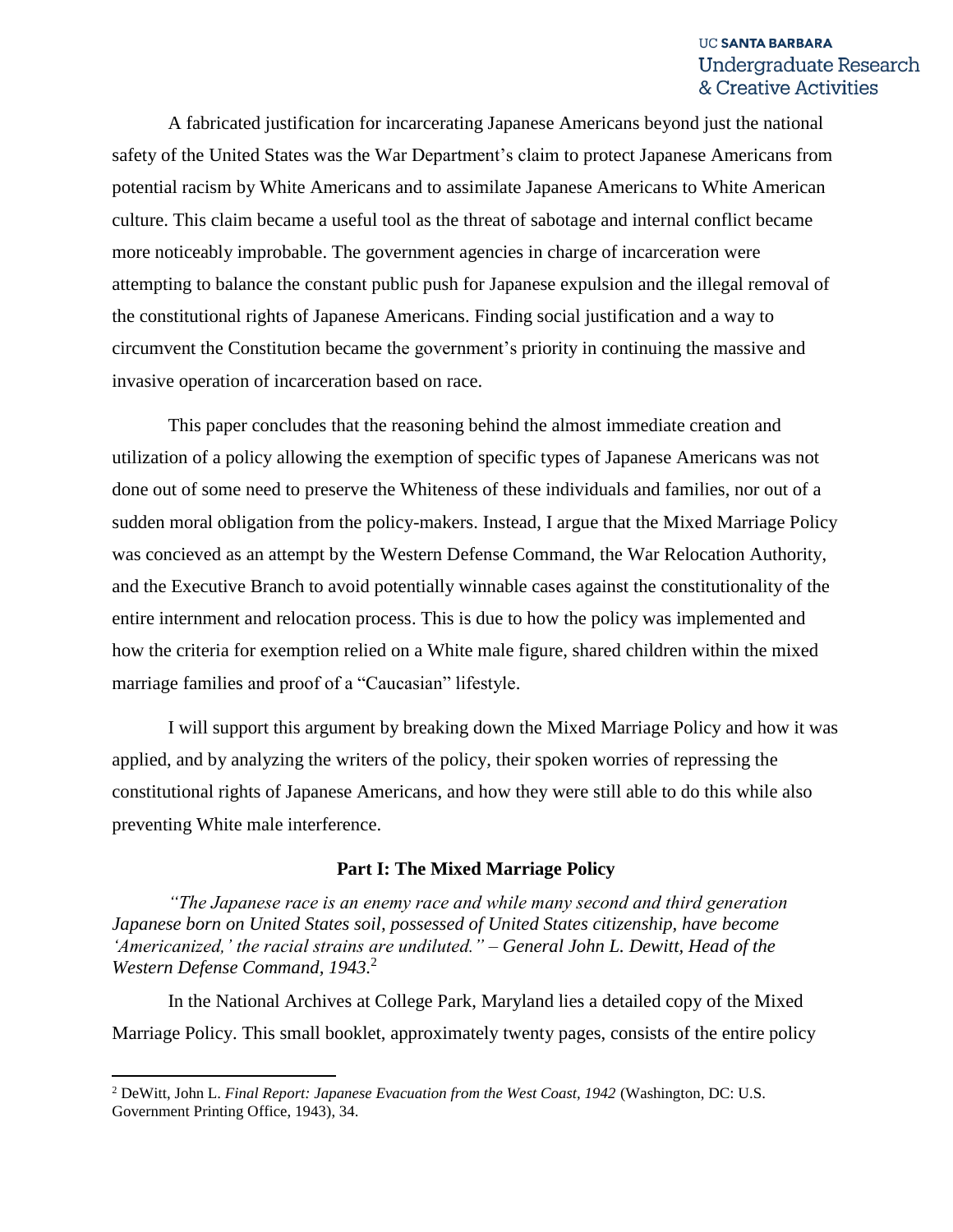outline as well as the exemptee application forms and guidelines. This copy is dated September 24, 1943. The original Mixed Marriage Policy, however, began as a memorandum issued to all evacuation assembly centers, the original place holders for evacuated Japanese Americans until the opening of the official internment camps. This memorandum was issued by the Western Defense Command on July 12, 1942 and it outlined the detailed regulation of all accepted requirements to qualify under the Mixed Marriage Policy as well as the approach and procedure of assembly center personnel in charge of collecting information on all assembly center inhabitants who may have been eligible for exemption. $3$ 

These personnel were required to collect all information on all mixed marriage families and multiracial individuals, in order for the Western Defense Command (WDC), and ultimately General DeWitt, to make the decision of granting exemption or not.<sup>4</sup> The original memorandum states:

…in contacting the mixed marriage families and mixed blood individuals in reference to this program, care should be taken not to promise said families or persons release from the centers. Every case will be carefully studied, and releases only authorized when the stated conditions have been met, and it appears that the release will not in any way be detrimental to the safety and welfare of this nation.<sup>5</sup>

Here, two points are being made clear. First, assembly center personnel were required to take the utmost caution in collecting this information and to avoid false hope and potential hysteria. Second, even those who met all necessary qualifications were not guaranteed exemption.

Within a few months, assembly centers across the West Coast began sending in lists of those with potential to qualify through the Mixed Marriage Policy. These lists included not only individual names, but the race, children and economic stability of each evacuee and their family. The Tanforan Assemble Center of San Bruno, California, responded to the memorandum's request on July 16, 1942, with their lists of evacuees seeking release. We see one of many examples in the Cruz family:

<sup>&</sup>lt;sup>3</sup> Memorandum from Herman P. Goebel, Jr. to A. H. Cheney on the release of mixed marriage families, July 12, 1943, MMP.

<sup>4</sup> Ibid.

<sup>5</sup> Ibid.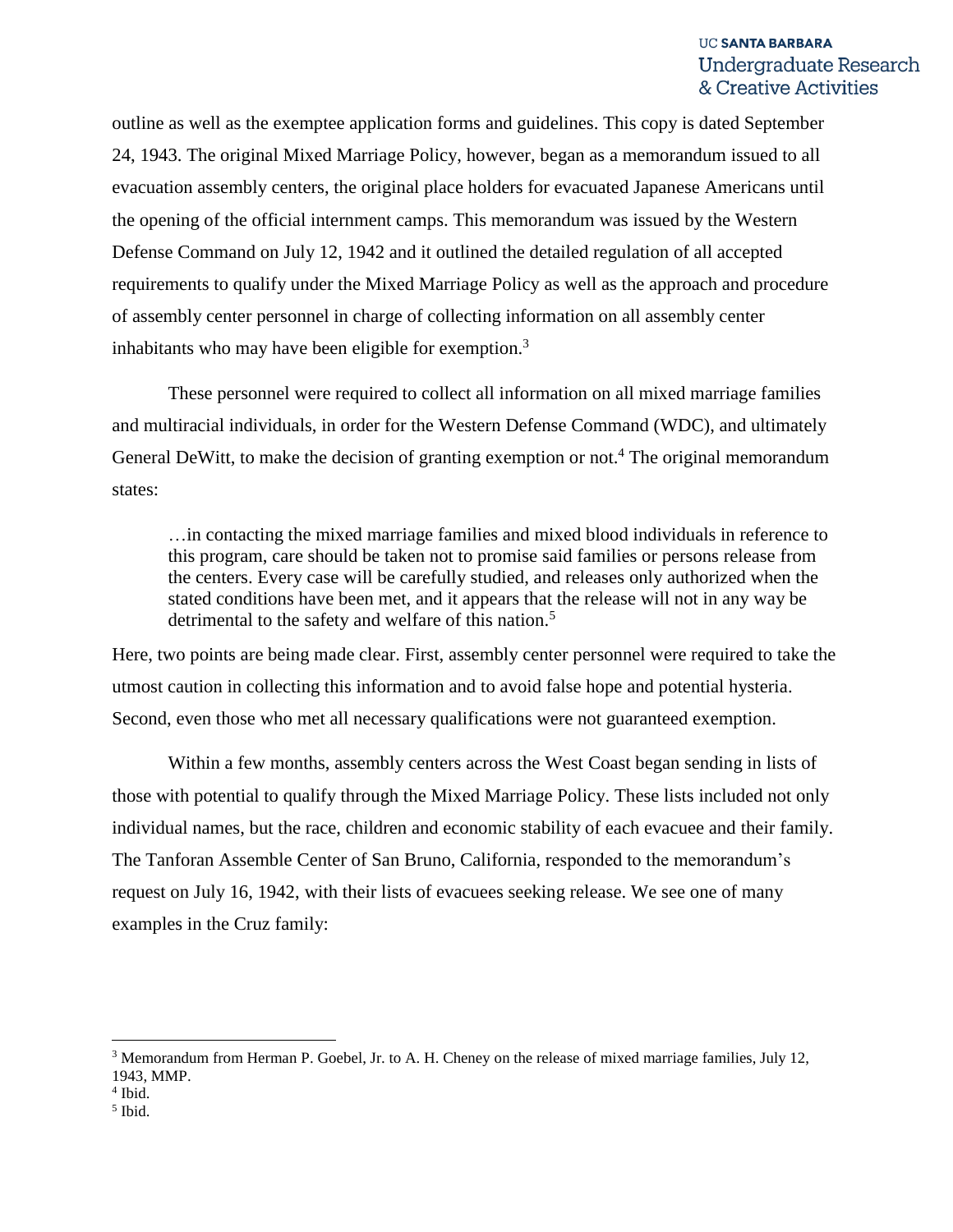| Name          | Relationship      | <b>Sex</b> | Age  | Height                  | Weight                  |
|---------------|-------------------|------------|------|-------------------------|-------------------------|
| Mildred Cruz  | Mother            | F          | 35   | 5'1/2                   | 115 lbs.                |
| Theodore Cruz | Son               | M          | 12   | 54 inches               | $791/2$ "               |
| Carmen Cruz   | Daughter          | F          | 10   | "<br>51                 | $^{\prime\prime}$<br>77 |
| Anna Cruz     | $^{\prime\prime}$ | F          | 9    | $^{\prime\prime}$<br>49 | $^{\prime\prime}$<br>69 |
| Theresa Cruz  | $^{\prime\prime}$ | F          | 7    | $^{\prime\prime}$<br>46 | $^{\prime\prime}$<br>62 |
| Kenneth Cruz  | Son               | M          | 5    | $^{\prime\prime}$<br>43 | $^{\prime\prime}$<br>53 |
| Donald Cruz   | $^{\prime\prime}$ | M          | 3    | $^{\prime\prime}$<br>42 | $^{\prime\prime}$<br>41 |
| Peter Cruz    | $^{\prime\prime}$ | M          | 11/2 | $331/2$ "               | $^{\prime}$<br>32       |

The head of the above mentioned family is Alfonso Cruz, who is presently employed at the Richmond Shipyard No. 2, earning \$1 per hour as a steamfitter's helper. Mr. Cruz is a caucasian, American citizen, and the environment of the family has always been caucasian.

Mrs. Cruz states that if she is granted a release for herself and family that they would reside with her husband at the home of his mother at 1332 Carolina Street, San Francisco, California. The plan for their support is Mr. Cruz's continued employment at the Richmond Shipyard.

The family states that they are able to provide transportation to San Francisco, and will require no assistance from this Administration.<sup>6</sup>

We see in further documents that the Cruz family was granted exemption and allowed to return to the evacuated areas.<sup>7</sup> Countless other families were brought under the same scrutiny and judged by racial and gendered guidelines in order to maintain their rights as United States citizens.

In all copies of the Mixed Marriage Policy (MMP), we are presented with strict classes of exemptible persons. However, over time new revisions were added to include more variants of potential exemptees. The original 1942 memorandum is clearest on who was exempt and to where they were allowed to return:

1. Mixed marriage families composed of a Japanese husband, Caucasian wife and mixed blood children may be released from the Center and directed to leave the Western Defense Command area.

<sup>6</sup> Attachment to report from Tanforan Assembly Center manager Frank E. Davis to Operations Section Chief of the

WDC Emil Sandquist regarding families of mixed marriages and mixed blood desiring release, July 16, 1942, MMP. <sup>7</sup> Attachment to report from Major Ray Ashworth of the WDC to unnamed Special Agent in Charge of the FBI

regarding a list of exemptions under the Mixed Marriage and/or Mixed Blood Policies, December 10, 1942, MMP.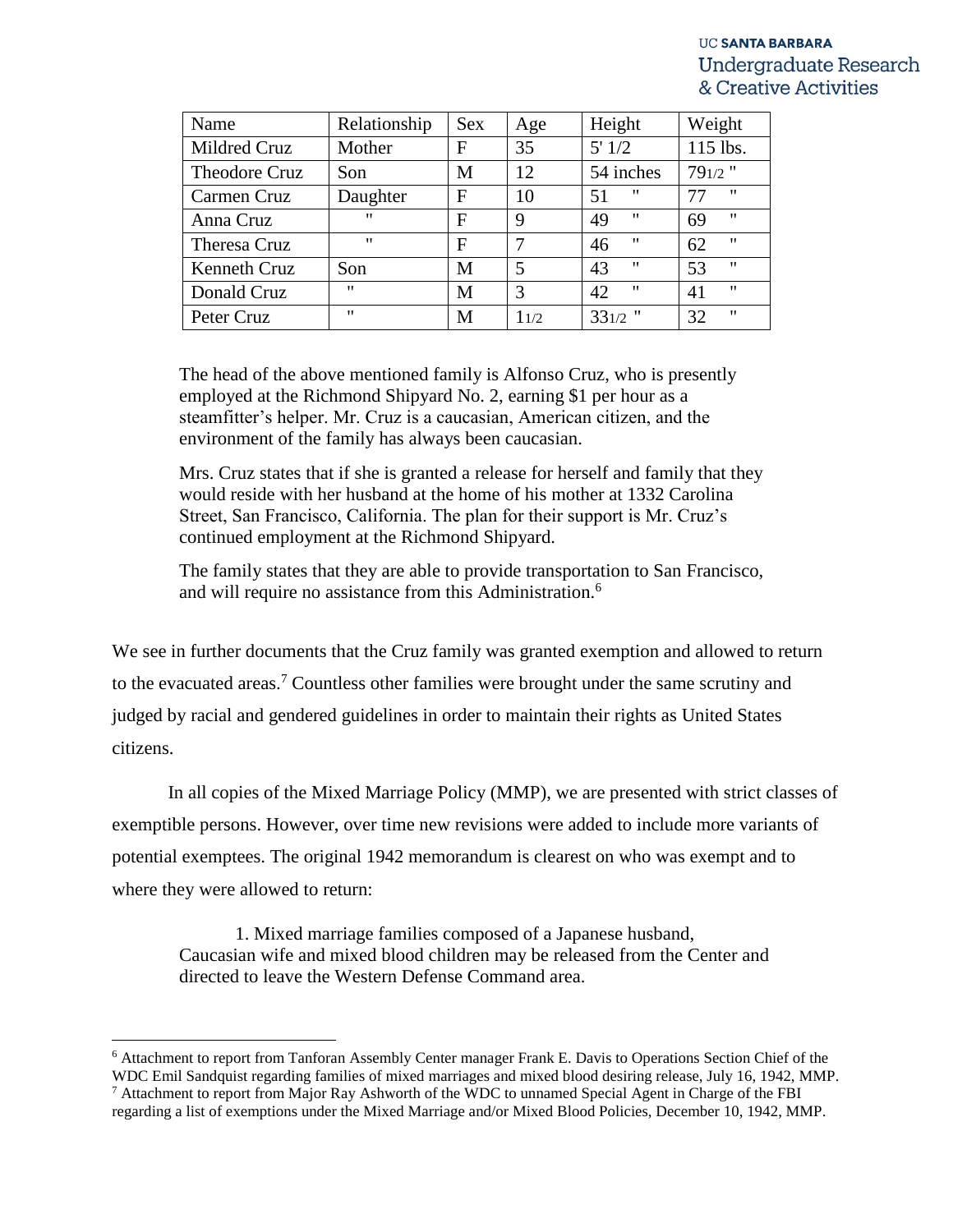2. Families composed of a Caucasian husband who is a citizen of the United States, a Japanese wife and mixed blood children may be released from the Center and allowed to remain within the Western Defense Command area providing the environment of the family has been Caucasian. Otherwise the family must leave the Western Defense Command area.

3. Adult individuals of mixed blood who are citizens of the United States may leave the Center and stay within the Western Defense Command area if their environment has been Caucasian. Otherwise they must leave the Western Defense Command area.<sup>8</sup>

All three of these requirements were gendered and geared toward protecting Caucasians. Those allowed to stay on the West Coast were married couples made up of White males and Japanese females with multiracial children and other multiracial individuals. In both situations, however, the families or individuals had to prove their environment to have been Caucasian. If a family was made up of a White female and a Japanese male with mixed children and had a Caucasian lifestyle, they could leave camp but had to move east. This option, however, was omitted by the time the 1943 revision was released, which no longer allowed exemptions for White female/Japanese male couples or for any full-blooded Japanese male at all.

As mentioned, the 1943 outline included adjusted sections of the original policy and specifically changed the wording of qualifications from the previously used memorandum:

II. Classes of persons entitled to return to evacuated areas for bona fide residence:

- a. Families which maintained bona fide residence in evacuated area immediately prior to evacuation or families whose unit was disrupted by voluntary evacuation of Japanese members of family where:
	- (1) Environment of family has been Caucasian and head of family is United States citizen or citizen of friendly nation; and
		- (a) Family consists of non-Japanese husband and full-blood Japanese wife.
		- (b) Family consists of Caucasian mother, minor children sired by Japanese father who is dead, long since departed from family, is resident within War Relocation Authority Project or is resident outside of the evacuated area; or
		- (c) Family consists of non-Japanese foster parents and adopted child or children of Japanese ancestry; or

l

<sup>8</sup> Memorandum from Herman P. Goebel, Jr. to A. H. Cheney on the release of mixed marriage families, July 12, 1943, MMP.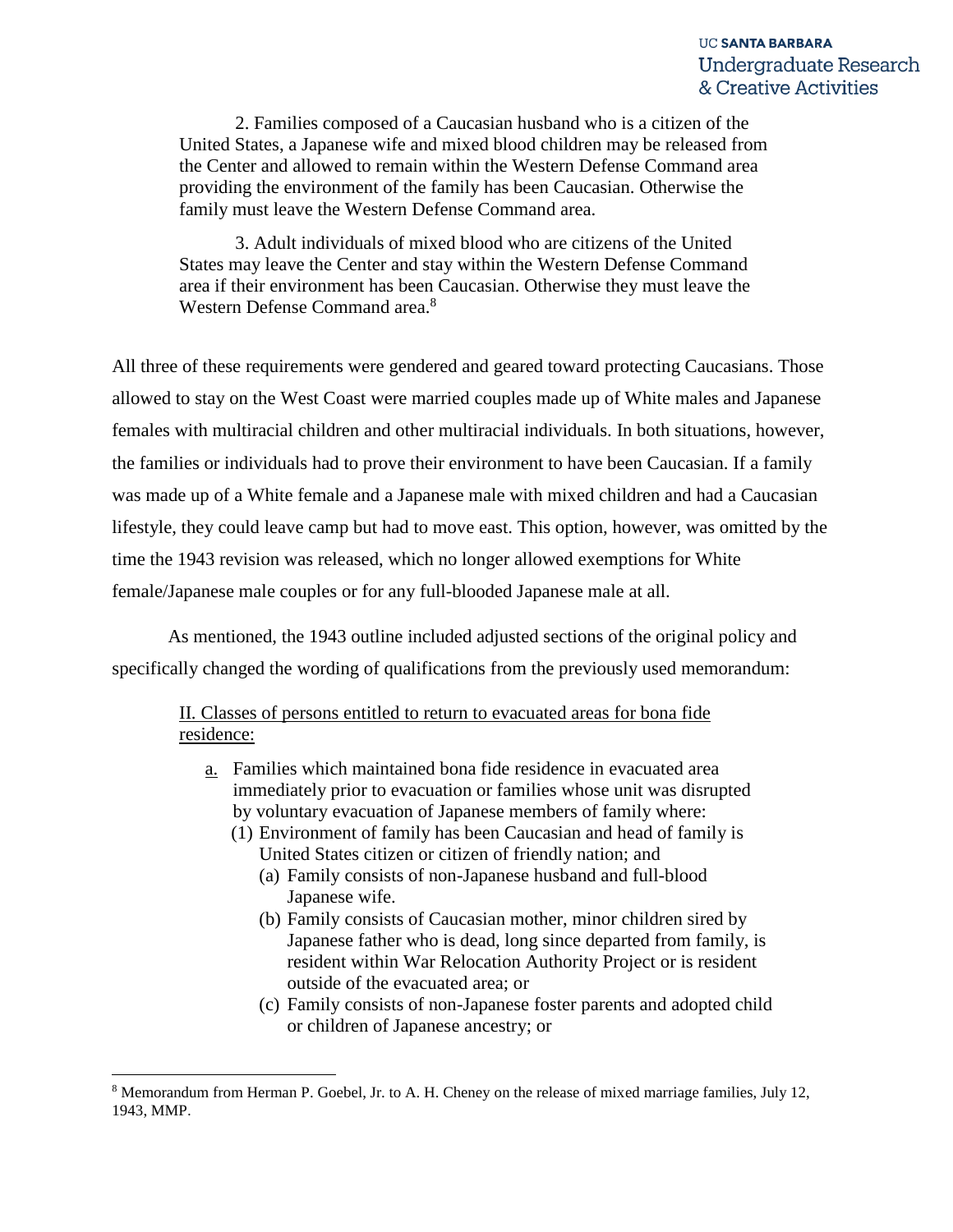(d) Dependent full-blood Japanese mothers of exemptees.<sup>9</sup>

The head qualifier for each potentially exemptible internee is that the, "environment of [the] family has been Caucasian." This raises the question on how "Caucasian-ness" within each family could be measured. This was done through the initial interview process of those applying for exemption though the MMP. In some documents the results of these interviews are written in detail:

Ogawa, Fukuzo – 63 Years – Japanese Citizen Ogawa, Nellie – 63 Years – British Subject

History:

Fukuzo Ogawa was born of Japanese parentage at Kanagawa, Japan, in 1879.

Mrs. Nellie Ogawa is of British descent born in England in 1882. She came to the United States in 1901, and applied for the first naturalization papers shortly after, but did not receive her final papers.

#### Environment:

Acquaintances – 70% Caucasian – 30% Japanese Diet – 100% Caucasian Customs – 90% Caucasian – 10% Japanese<sup>10</sup>

By examining the details of a family's diet, acquaintances, and customs, the WDC felt they could determine how White each family was and then decide if they were White enough to be released from the camps. The idea that race could be measured in percentages had long been accepted in U.S. policy, however, up to this point it was only measured using blood. Now, according to the army, your racial allegiance could be determined by your diet.

The next item on the 1943 re-write of the Mixed Marriage Policy is the second category of requirements that allowed release:

II. Classes of persons entitled to return to evacuated areas for bona  $\text{fide}^{11}$ residence:

<sup>9</sup> Outline of the Mixed Marriage Policy by the Civil Affairs Division, General Staff, Western Defense Command, September 23, 1943, MMP.

<sup>&</sup>lt;sup>10</sup> Summary of mixed marriage families, page 9, date unknown, MMP.

<sup>&</sup>lt;sup>11</sup> Bona fide means genuine. This means that they can choose whether or not someone is "genuinely" a resident.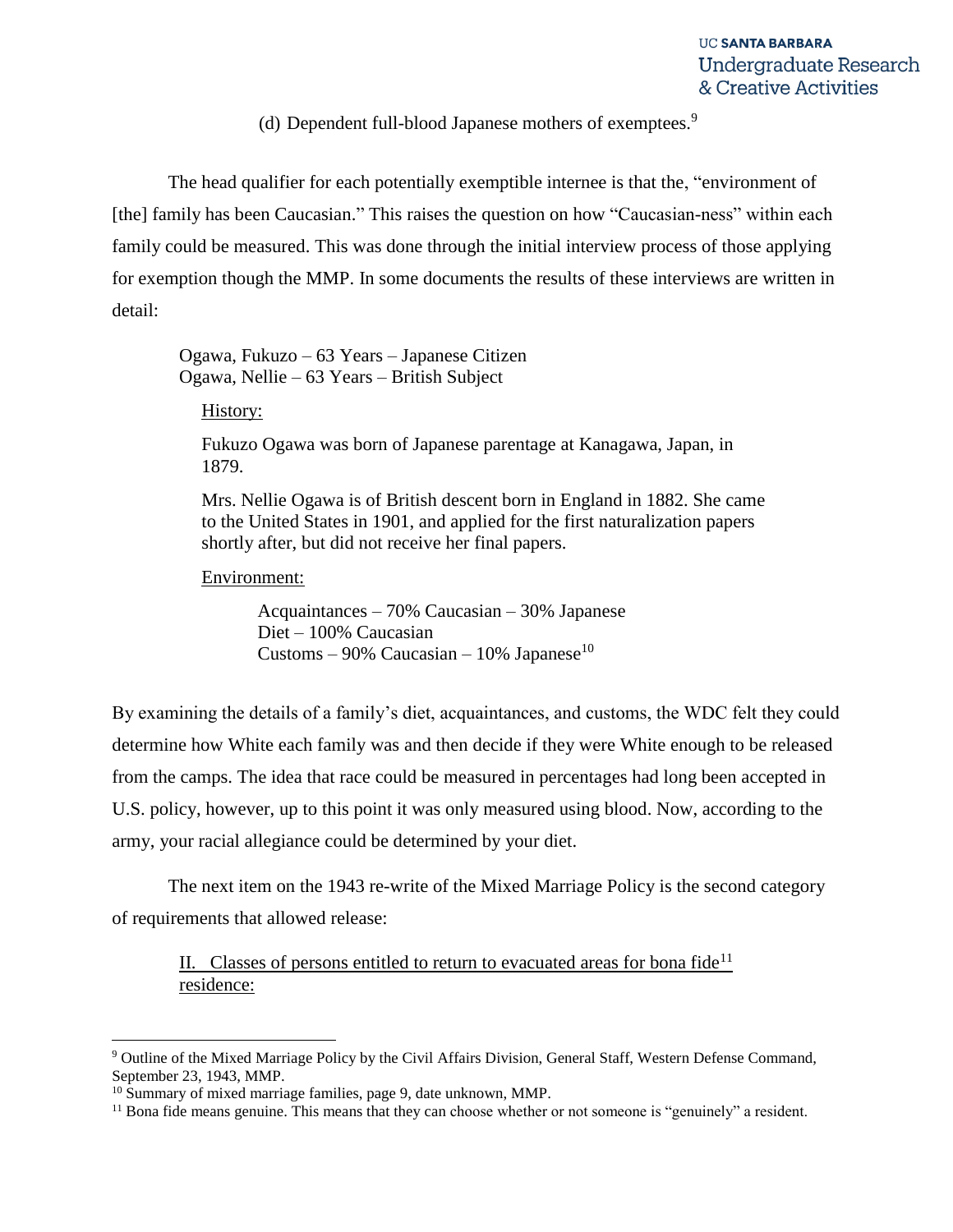…

 $\overline{\phantom{a}}$ 

b. Individuals of mixed-blood [1/2 Japanese or less], whether single or married, with or without children, provided such individuals maintained bona fide residence in prohibited areas prior to evacuation, and provided environment has been Caucasian.<sup>12</sup>

When compared to the original MMP's section on mixed-race people, there are significant differences:

3. Adult individuals of mixed blood who are citizens of the United States may leave the Center and stay within the Western Defense Command area if their environment has been Caucasian. Otherwise they must leave the Western Defense Command area.<sup>13</sup>

The 1943 version was updated to answer the likely numerous questions about who qualified as multiracial, what percentage of Japanese ancestry was allowed, and the lifestyle necessary of these individuals to qualify for exemption. It is also reasonable to assume that public backlash to the release of multiracial Japanese Americans had a role to play in the specificity of racial percentages. Note, however, that the necessity for a "Caucasian lifestyle" never changed.

# **Part II: Breaking the Constitution**

*"If it is a question of safety of the country, or the Constitution of the United States, why the Constitution is just a scrap of paper to me." – John J. McCloy, Assistant Secretary of War, 1942.*<sup>14</sup>

Franklin Delano Roosevelt signed and issued Executive Order 9066 on February 19, 1942, but the creation of this document, spanning over the course of two months, was plagued by doubt, disagreement, public outcry, and the successful bending and breaking of constitutional rights. Many powerful members of the United States government played a role in the Order's construction, such as much of the War Department, while others in the Justice Department opposed its clear lack of necessity and breach of personal freedoms.

<sup>&</sup>lt;sup>12</sup> Outline of the Mixed Marriage Policy by the Civil Affairs Division, General Staff, Western Defense Command, September 23, 1943, MMP.

<sup>&</sup>lt;sup>13</sup> Memorandum from Herman P. Goebel, Jr. to A. H. Cheney on the release of mixed marriage families, July 12, 1943, MMP.

<sup>14</sup> Bird, Kai. *The Chairman: John J. McCloy, the Making of the American Establishment*, (New York: Simon and Schuster, 1992), 149-150.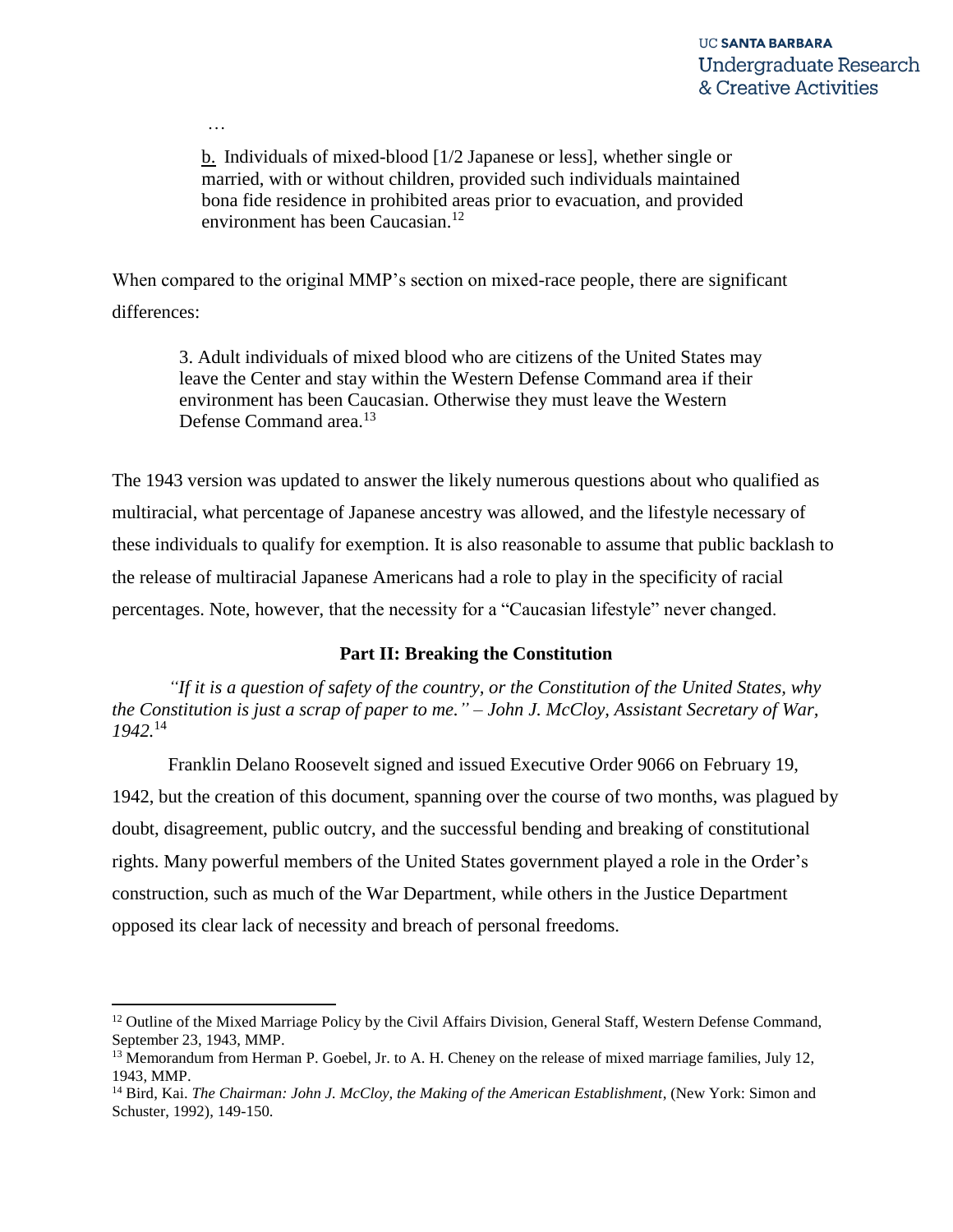While most of the War Department was on board with incarceration, Assistant Secretary of War John J. McCloy, coming from a background in law, remained apprehensive to break it. This apprehension juxtaposed to his priority in national security led him to make the controversial but unsurprising-for-war-time statement placed at this beginning of this section, ending with, "...why the Constitution is just a scrap of paper to me."<sup>15</sup> McCloy was ready to disregard the constitutional rights of Japanese Americans if it meant protecting the White ones.

Secretary of War Henry L. Stimson, while in support of mass incarceration, wrote in his personal diary on February 10, 1942, regarding Japanese incarceration:

The second generation Japanese can only be evacuated either as part of a total evacuation, giving access to the areas only by permits, or by frankly trying to put them out on the ground that their racial characteristics are such that we cannot understand or trust even the citizen Japanese. This latter is the fact but I am afraid it will make a tremendous hole in our constitutional system to apply it."<sup>16</sup>

Stimson, an open supporter of concentration camps and one of the key influencers of Executive Order 9066, was able at an early point to recognize the unconstitutionality of the entire ordeal. Yet, the order was still drawn and signed by February 19, 1942.

A month later in April, Assistant Secretary of War John J. McCloy then made an argument for a specific Japanese American's exemption, "I wonder whether as a matter of law and as a matter of policy it might not be well to include some exemptions of Japanese."<sup>17</sup> McCloy's biographer Kai Bird, in an attempt to analyze McCloy's reasoning behind this change of heart, states: "He [McCloy] reasoned that a few such exemptions could well give the government the evidence it might later need in the courts to prove that the evacuation was not administered strictly on the basis of race."<sup>18</sup> According to Bird, McCloy had predicted the judicial implications of internment and attempted, as well as Stimson, to circumvent them.

Immediately following McCloy's suggestion, the writing and enforcement of the Mixed Marriage Policy commenced. However, McCloy's wish for specific loyal Japanese Americans to be exempted did not match up with the Mixed Marriage Policy's requirements for exemption. But by examining Bird's analysis of McCloy's argument of avoiding future judiciary issues on

<sup>15</sup> Ibid., 149-150.

<sup>16</sup> Ibid., 151-153.

 $17$  Ibid., 160.

<sup>18</sup> Ibid., 160.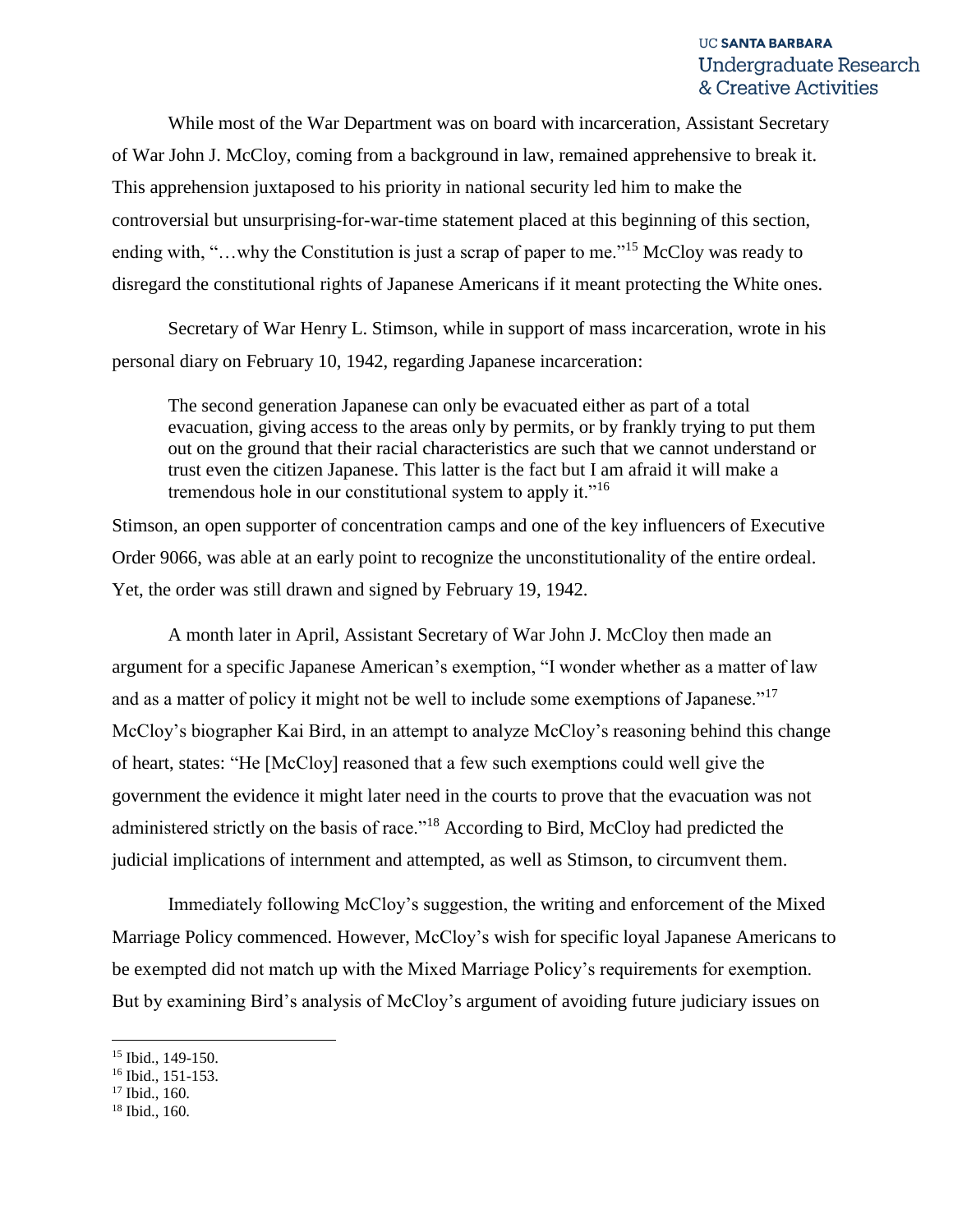the constitutionality of internment, it is clear why the Office of the Provost Marshall General, Allen Gullion, so quickly produced the MMP. The sole purpose of this policy was not to show mercy to those of Japanese descent who had assimilated to White culture, but to adhere to the wishes of White men who chose to create relationships and families with Japanese American women, therefore protecting the United States government from these White men who could potentially fight in court for their rights to these choices and the rights to their chosen families.

White American policy-makers were no longer afraid of the claims to the constitution by Japanese Americans. The public was on their side. America was at war with the Japanese, therefore anything was acceptable the sake of national security. But when U.S. policy began to infringe upon the rights of White American men, society and the courts were far less inclined to agree with it.

Sympathy for Japanese internees was not guaranteed nor likely, but when a White adult male or White child suffers, the White community and, therefore, White law makers, must listen. The power of the White voice in U.S. history is not only problematic, but extremely revealing. The powers behind Japanese incarceration were not naïve to this power and, by implementing the Mixed Marriage Policy, made it unlikely for it to interfere. If White male families were excused from the atrocities of internment, then there would be no reason for them to speak out and challenge the WDC in court.

McCloy saw the problematic racism of Japanese incarceration and later took steps to fix it. When he pointed these issues out to the Western Defense Command, they quickly found a way to prevent powerful players, i.e. White males, from challenging the internment's constitutionality. Thus, the Mixed Marriage Policy was born, and White male advocates against their Japanese families being incarcerated were appeased.

#### **Conclusion: Legal Injustice**

*"I pointed out that what these foolish leaders of the colored race are seeking is at the bottom social equality, and I pointed out the basic impossibility of social equality because of the impossibility of race mixture by marriage." Henry L. Stimson, Secretary of War, January 24, 1942.<sup>19</sup>*

<sup>19</sup> *Personal Justice Denied: Report of the Commision on Wartime Relocation and Internment of Civilians.*  Washington (D.C.): Civil Liberties Public Education Fund, 1997.46.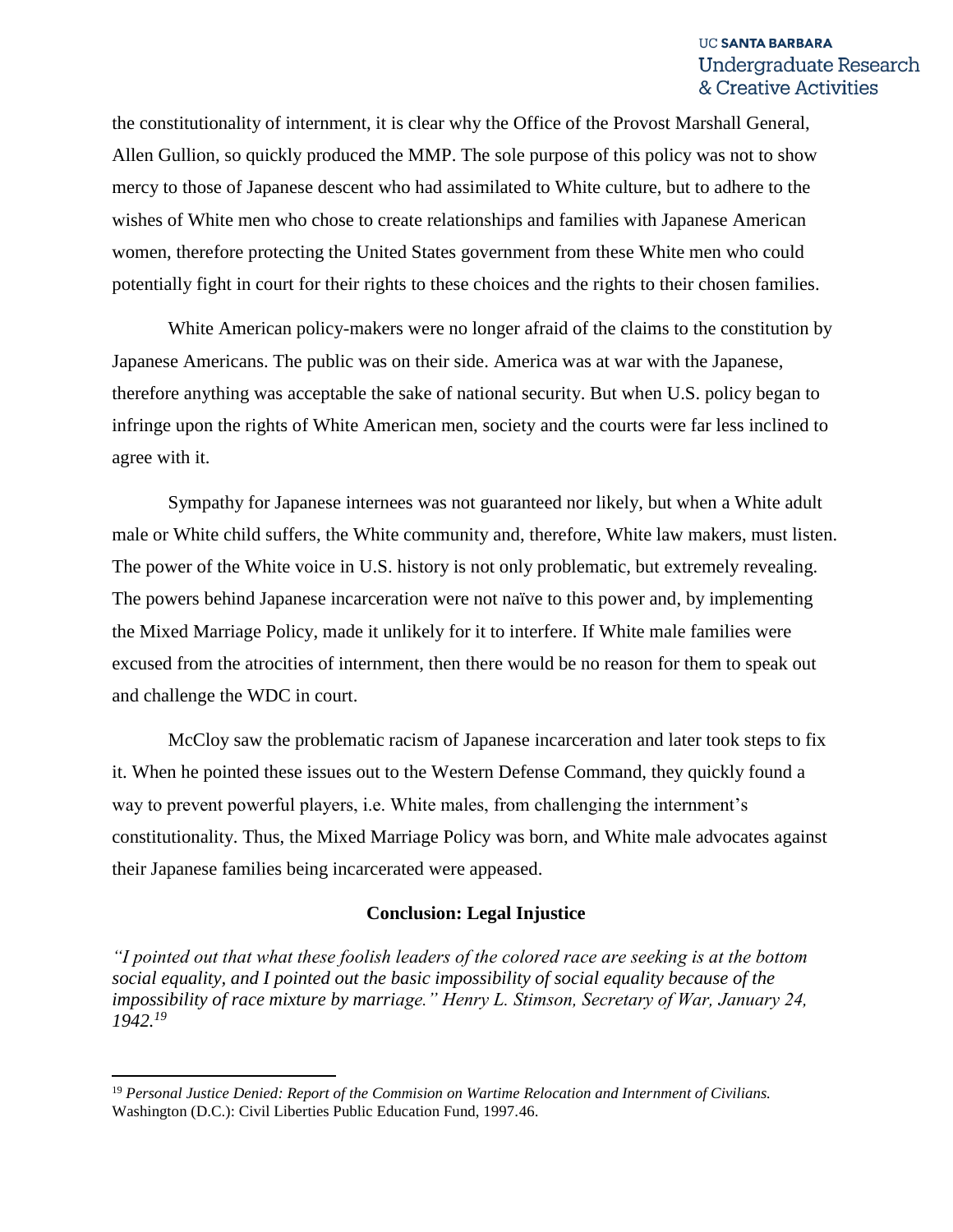While tens of thousands of Japanese Americans were kept behind barbed wire for up to four years, many had already returned years prior or had never entered the camps at all. The Mixed Marriage Policy allowed for multiracial couples made up of a White husband and Japanese wife and individuals no more than fifty percent ethnically Japanese, who were all able to prove their Caucasian lifestyles, to potentially be exempted from confinement in the concentration camps. This policy was a direct contradiction to the entire incarceration process that purposely dislocated and imprisoned individuals based entirely on their racial ties to Japan.

The Mixed Marriage Policy was an attempt to prevent White male agents from challenging the constitutionality of the unlawful incarceration of Japanese Americans. More than half of those incarcerated were American citizens, meaning that their imprisonment violated the 14<sup>th</sup> Amendment of the Constitution by denying them their rights to due process and equal protection of the law--exclusively because of their race. It took until December of 1944, three years into the government-mandated incarceration, for a Japanese American who challenged the process in court to win her case, *Ex parte Endo, <sup>20</sup>* and for the Supreme Court to officially declare incarceration of loyal American citizens unconstitutional after multiple other cases such as *Korematsu v. United States* had attempted the same thing and lost. It took another year and a half after the *Ex parte Endo* decision for the total closure of internment camps and release of the remaining Japanese Americans. If a White male needed to challenge the governments actions sooner, due to his Japanese American wife and half-White children being imprisoned unlawfully, then this verdict would have come sooner and redress (official recognition, apology, and compensation by the government to those incarcerated) would not have taken until 1988.

It is time for us all to recognize not only the terrible actions committed against the Japanese Americans incarcerated during World War II, but the fact this was not the first, nor the last time a demographic group was imprisoned because of the color of their skin and where they or their parents were from. The enslavement of Africans and African Americans, the imprisonment of innocent Black men, and the incarceration of immigrant children at the Mexican border are all examples from our past and our present. We must acknowledge these atrocities and

<sup>&</sup>lt;sup>20</sup> *Ex Parte Endo* (1944), regarding Mitsuye Endo, was the Supreme Court case to finally declare Japanese American internment as unconstitutional.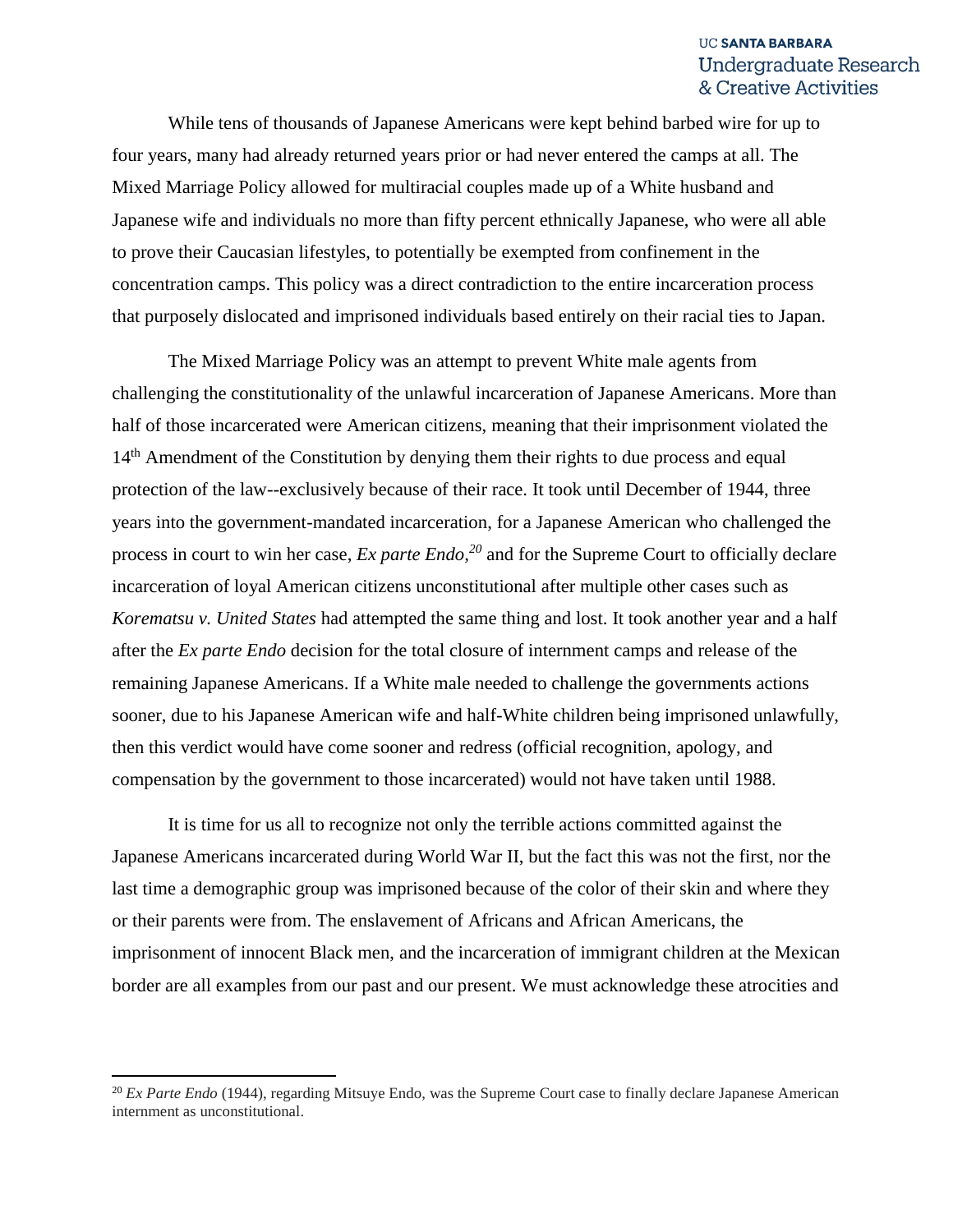understand why they have happened and continue to happen. More often than not, they arise from the racial hierarchy this country was built on nearly 250 years ago.